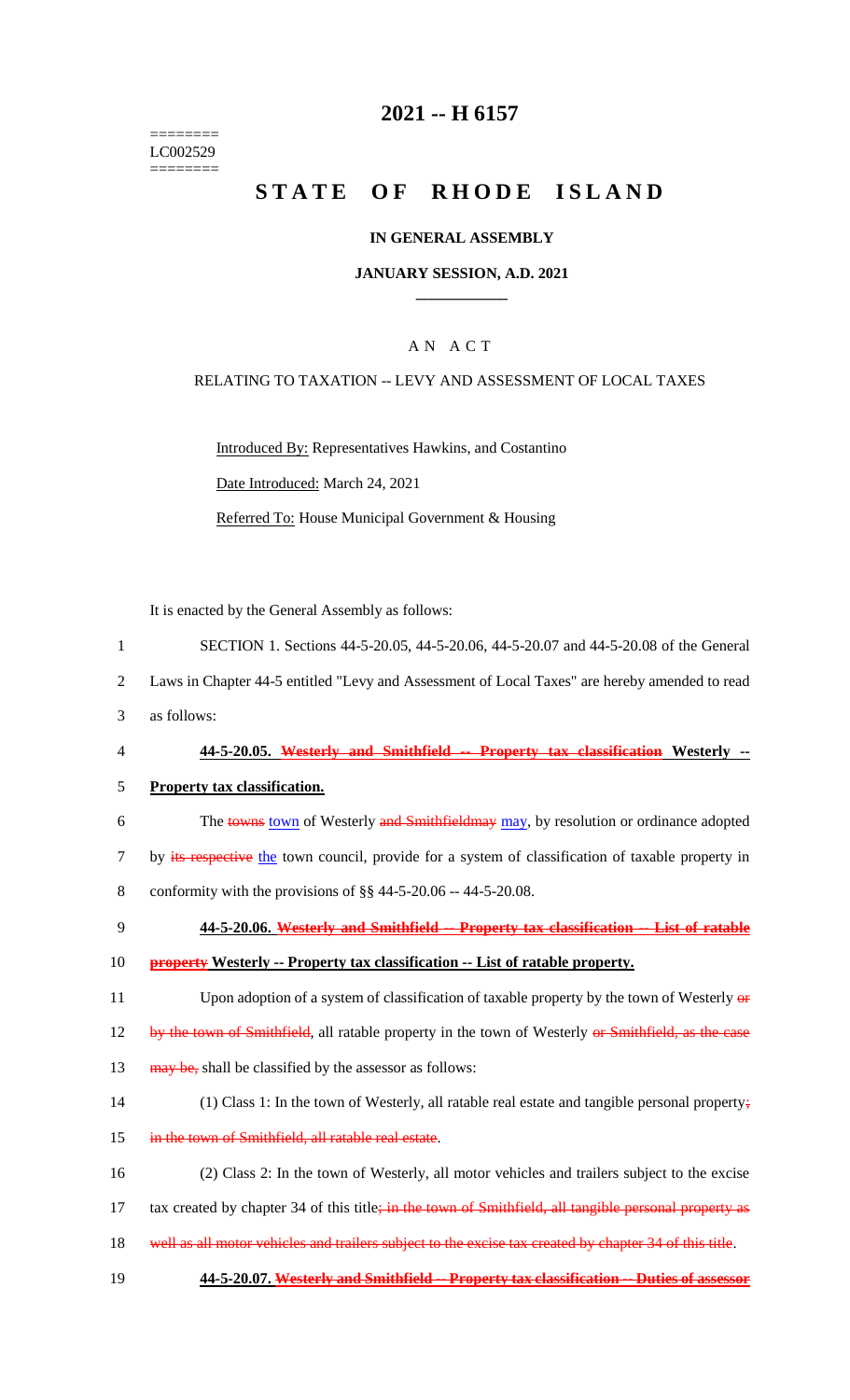# 1 **Westerly -- Property tax classification -- Duties of assessor.**

2 (a) The assessor of the town of Westerly or of the town of Smithfield on or before June 15 3 of each year, shall make a full and fair cash valuation of all the estate, real and personal, and motor 4 vehicles subject to taxation, and determine the assessed valuation of each property class. 5 (b) The assessor shall apply different rates of taxation against Class 1 and Class 2 property 6 to determine the tax due and payable on the property; provided, that the rate for each class is 7 uniform. 8 **44-5-20.08. Westerly and Smithfield -- Property tax classification -- Tax levy**  9 **determination Westerly -- Property tax classification -- Tax levy determination.** 10 The assessor of the town of Westerly or of the town of Smithfield shall provide to the town 11 council of Westerly or of Smithfield, as the case may be, a list containing the full and fair cash 12 valuation of each property class, and with the approval of the town of Westerly or of the town of 13 Smithfield town council, annually determine the percentages of the tax levy to be apportioned each 14 class of property and shall annually apply tax rates sufficient to produce the proportion of the total 15 tax levy. 16 SECTION 2. This act shall take effect upon passage.

======== LC002529 ========